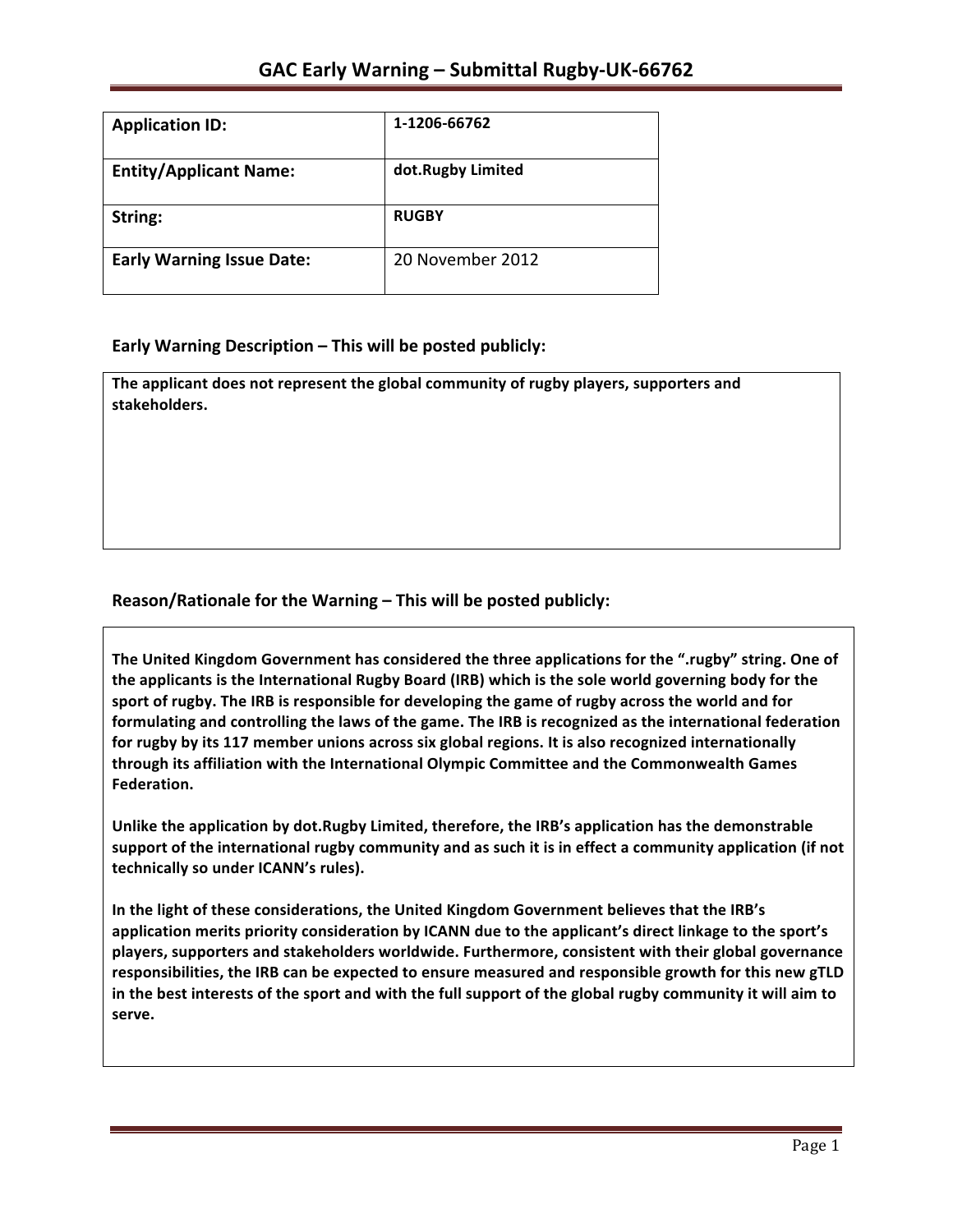# **Possible Remediation steps for Applicant – This will be posted publicly:**

GAC Member(s) to identify possible remediation steps to be taken by the applicant The applicant should withdraw their application based on the information provided above.

### Further Notes from GAC Member(s) (Optional) – This will be posted publicly: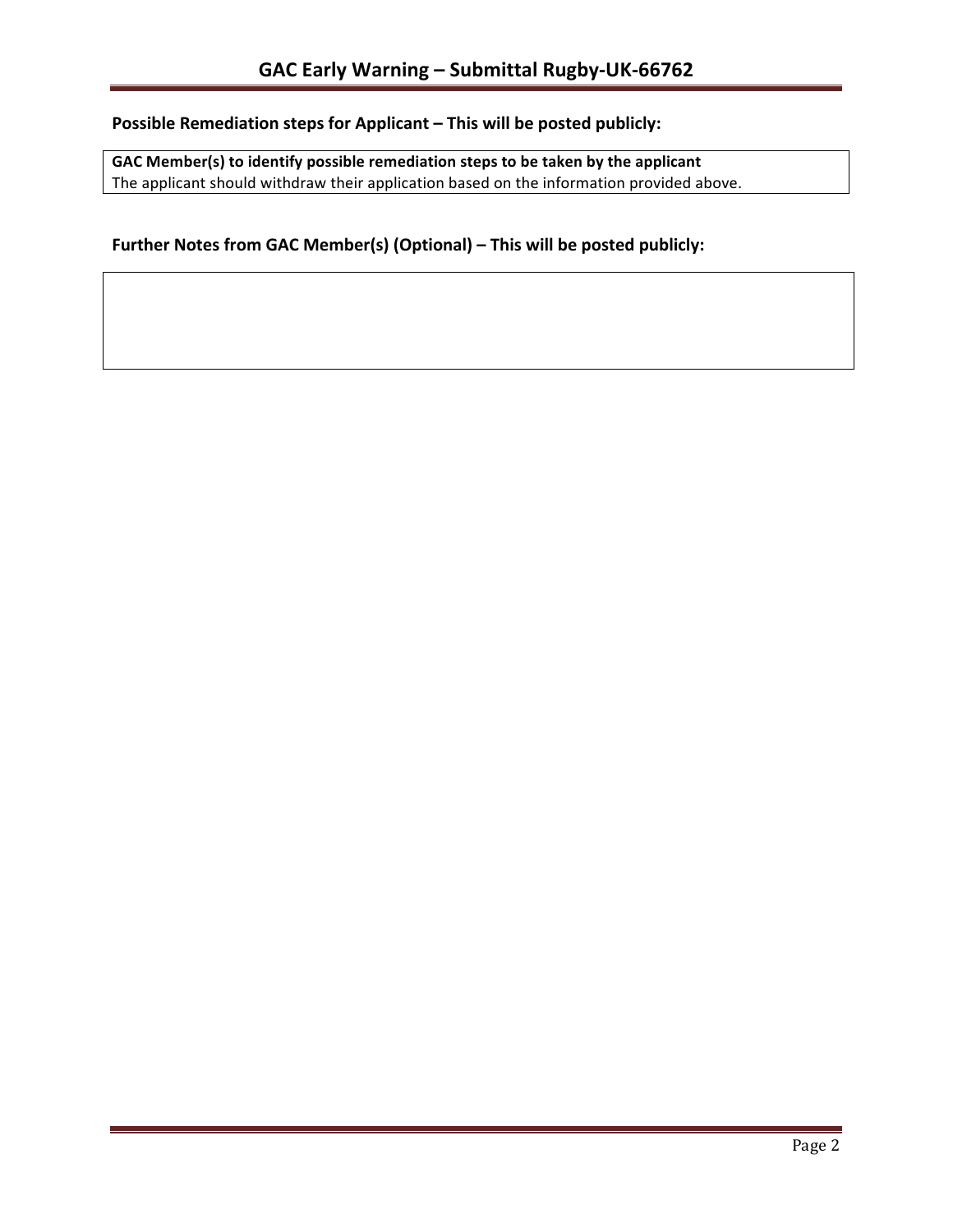# **INFORMATION FOR APPLICANTS**

### **About GAC Early Warning**

The GAC Early Warning is a notice only. It is not a formal objection, nor does it directly lead to a process that can result in rejection of the application. However, a GAC Early Warning should be taken seriously as it raises the likelihood that the application could be the subject of GAC Advice on New gTLDs or of a formal objection at a later stage in the process. Refer to section 1.1.2.4 of the Applicant Guidebook (http://newgtlds.icann.org/en/applicants/agb) for more information on GAC Early Warning.

## **Instructions if you receive the Early Warning**

**ICANN** strongly encourages you work with relevant parties as soon as possible to address the concerns **voiced in the GAC Early Warning.** 

#### **Asking questions about your GAC Early Warning**

If you have questions or need clarification about your GAC Early Warning, please contact gacearlywarning@gac.icann.org. As highlighted above, ICANN strongly encourages you to contact gacearlywarning@gac.icann.org as soon as practicable regarding the issues identified in the Early Warning. 

#### **Continuing with your application**

If you choose to continue with the application, then the "Applicant's Response" section below should be completed. In this section, you should notify the GAC of intended actions, including the expected completion date. This completed form should then be sent to gacearlywarning@gac.icann.org. If your remediation steps involve submitting requests for changes to your application, see the change request process at http://newgtlds.icann.org/en/applicants/customer-service/change-requests.

In the absence of a response, ICANN will continue to process the application as submitted.

#### **Withdrawing your application**

If you choose to withdraw your application within the 21-day window to be eligible for a refund of 80% of the evaluation fee (USD 148,000), please follow the withdrawal process published at http://newgtlds.icann.org/en/applicants/customer-service/withdrawal-refund. Note that an application can still be withdrawn after the 21-day time period; however, the available refund amount is reduced. See section 1.5 of the Applicant Guidebook.

For questions please contact: gacearlywarning@gac.icann.org